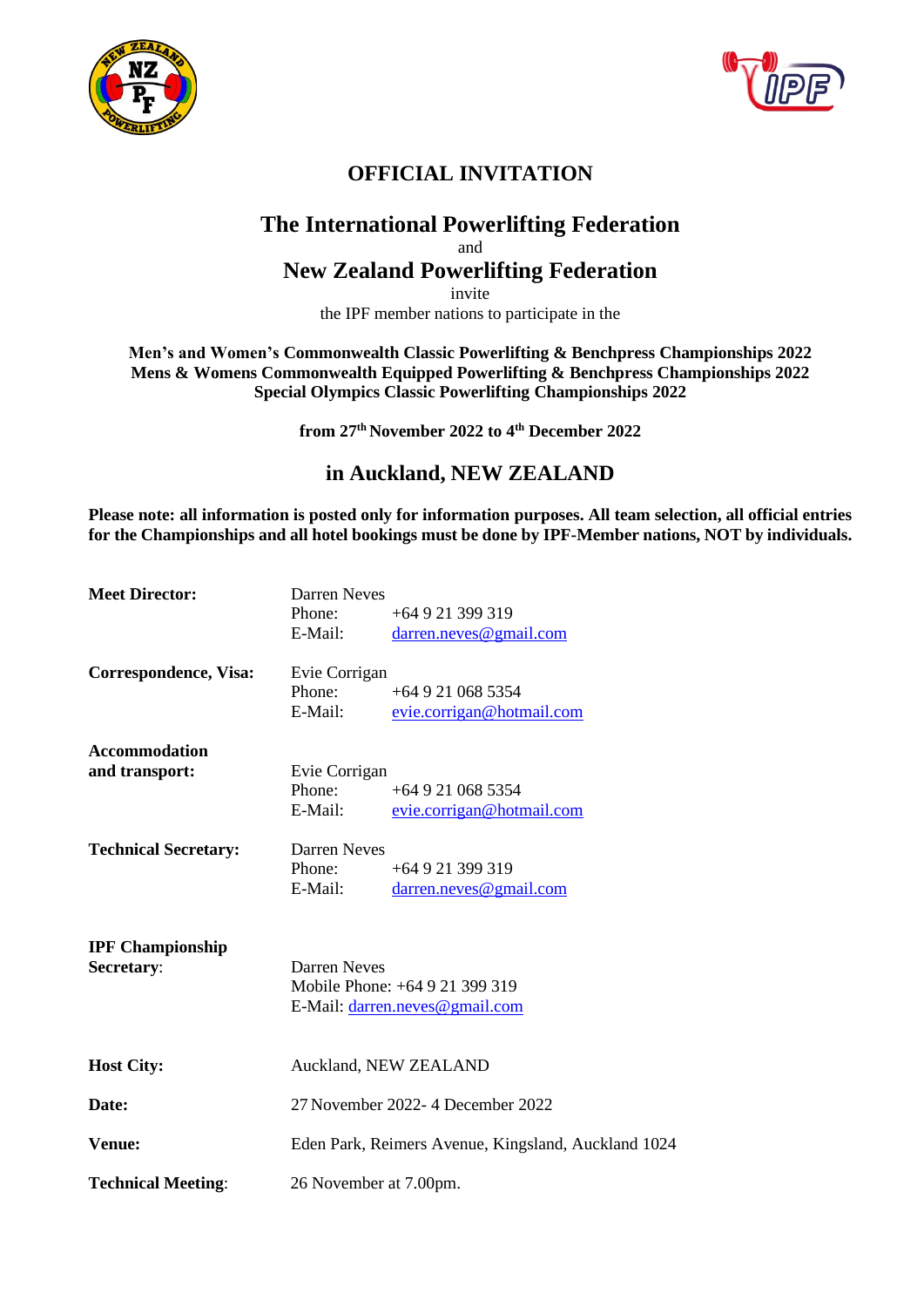

**Hotels**:

## **1. Quest on Queen**

*62 Queen Street, Auckland Central <https://www.questapartments.co.nz/properties/north-island/auckland/quest-on-queen/overview>*

One bedroom apartment with fully equipped kitchen and wifi \$199NZD pn

Bookings to be made via [reservations@questonqueen.co.nz](mailto:reservations@questonqueen.co.nz) or +64 9 300 2500 Use code **Auckland Powerlifting Association** when you book to receive this rate Please note a cancellation policy applies for cancellations after 60 days prior

Venue accessible by train. Britomart Train Station is a two minute walk away, stop at Kingsland Station with a 5 minute walk to the venue.

### **2. Quest Newmarket**

*31-39 Davis Crescent, Newmarket, Auckland <https://www.questapartments.co.nz/properties/north-island/newmarket/quest-newmarket/overview>*

| Studio apartment      | \$195NZD pn |
|-----------------------|-------------|
| One bedroom apartment | \$210NZD pn |
| Two bedroom apartment | \$335NZD pn |

All rooms include kitchen and wifi

Bookings to be made via [reservations@questnewmarket.co.nz](mailto:reservations@questnewmarket.co.nz) or +64 9 520 3000 Use code **APA22** when booking to receive these rates

Venue accessible by train. Newmarket Train Station is a five minute walk away.

### **3. The Surrey Hotel**

| 465 Great North Road, Grey Lynn, Auckland<br>https://www.thesurreyhotel.co.nz/ |             |
|--------------------------------------------------------------------------------|-------------|
| Motel studio room                                                              | \$165NZD pn |
| Deluxe room                                                                    | \$175NZD pn |
| Superior room                                                                  | \$205NZD pn |
| One bedroom apartment                                                          | \$215NZD pn |
| Family room                                                                    | \$235NZD pn |

Bookings to be made via website<https://www.thesurreyhotel.co.nz/rooms>

Venue accessible by a five minute walk.

The organizer will not be responsible for any hotel bills of the participating Nations. Each Team manager will be responsible.

### **Arrivals/Transportation:**

All atheletes are advised to fly into Auckland International Airport.

Some transport will be provided to athetes, however it is up to the athlete to organise their own transport from the airport to the hotel. Travel distance is 17km from the airport to the venue.

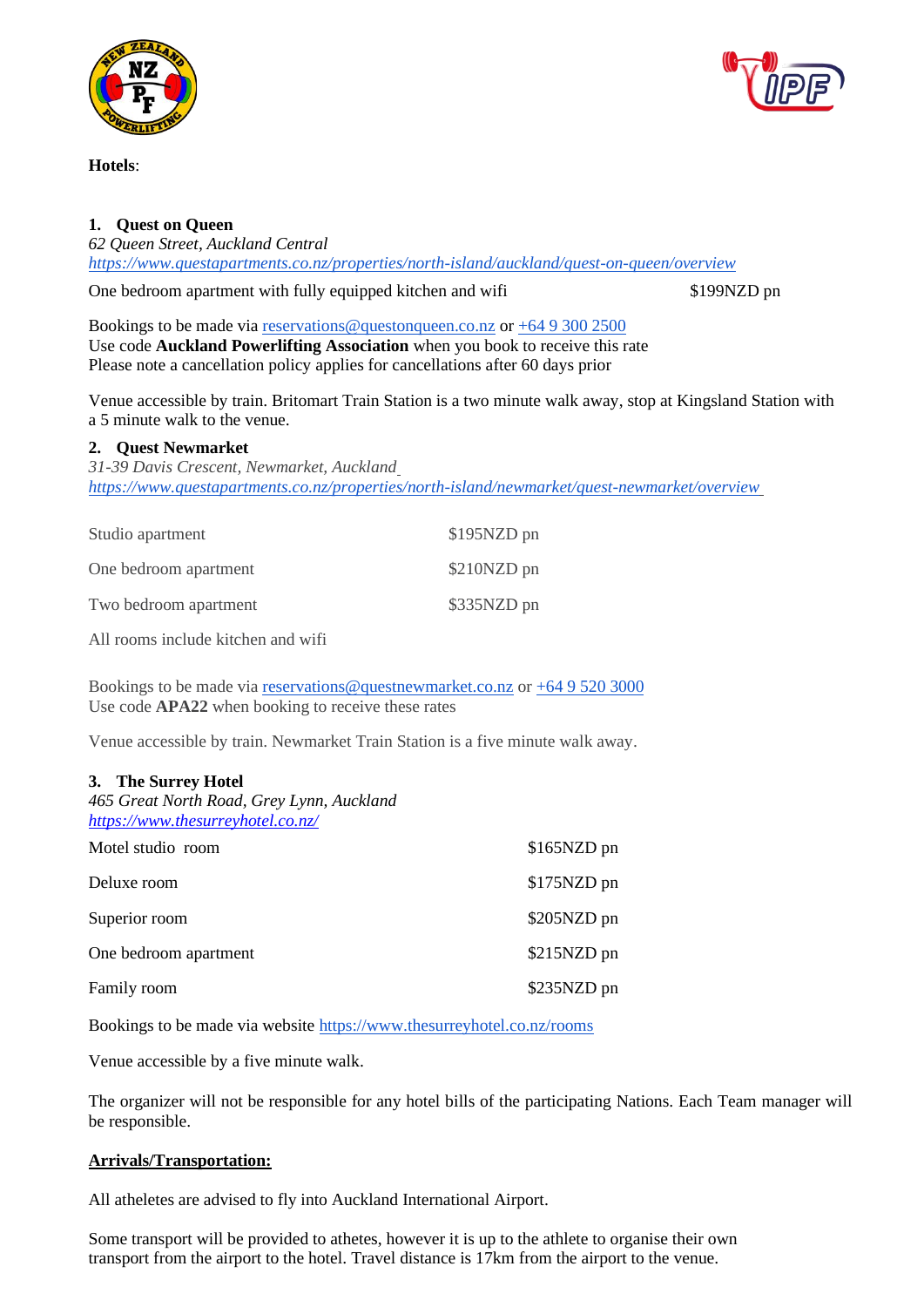



| <b>Scales:</b>                                | Scales will be available at the venue.                                                                                                                                                                                                                                                                                                                                                                                                                                                                                                                                                                              |  |  |  |  |
|-----------------------------------------------|---------------------------------------------------------------------------------------------------------------------------------------------------------------------------------------------------------------------------------------------------------------------------------------------------------------------------------------------------------------------------------------------------------------------------------------------------------------------------------------------------------------------------------------------------------------------------------------------------------------------|--|--|--|--|
| <b>Training:</b>                              | Training facilities available in the warm-up area at designated times.                                                                                                                                                                                                                                                                                                                                                                                                                                                                                                                                              |  |  |  |  |
| Flag and anthem:                              | Flags and Anthems will be provided.                                                                                                                                                                                                                                                                                                                                                                                                                                                                                                                                                                                 |  |  |  |  |
| <b>Opening Ceremony:</b>                      | Sunday 27 <sup>th</sup> of November 2022 at 10.00am at the Venue. All representatives from<br>each participating country shall take part at the Ceremony.                                                                                                                                                                                                                                                                                                                                                                                                                                                           |  |  |  |  |
| <b>Closing Banquet:</b>                       | Eden Park, Reimers Avenue, Kingsland, Auckland 1024.                                                                                                                                                                                                                                                                                                                                                                                                                                                                                                                                                                |  |  |  |  |
|                                               | Price per ticket for one person: \$65.00 (NZD) to be paid by bank transfer 7 days<br>before the Technical Meeting. The number of banquet tickets must be ordered on<br>the Nomination form and sent to evie.corrigan@hotmail.com &<br>darren.neves@gmail.com                                                                                                                                                                                                                                                                                                                                                        |  |  |  |  |
| <b>Participation Fee:</b>                     | \$120.00 NZD for each lifter.                                                                                                                                                                                                                                                                                                                                                                                                                                                                                                                                                                                       |  |  |  |  |
| <b>Anti-Doping Fee:</b>                       | \$60.00 NZD for each lifter.                                                                                                                                                                                                                                                                                                                                                                                                                                                                                                                                                                                        |  |  |  |  |
|                                               | All payments must be made 7 days prior to the Technical Meeting by the<br>particapting nations. An invoices will be sent to each nation. Lifters are required to<br>register with their counrty and not as a individual.                                                                                                                                                                                                                                                                                                                                                                                            |  |  |  |  |
|                                               | All payments can be made to the following bank account:<br>ASB Bank, Auckland, New Zealand<br>12 3082 0080959 03, ASB swift code: ASBBNZ2A.                                                                                                                                                                                                                                                                                                                                                                                                                                                                         |  |  |  |  |
| <b>Health and travel</b><br><b>Insurance:</b> | All delgates must have a valid health insurance. The organiser and the<br>Commonwealth Powerlifting Federation will not incur any expenses for a doctor or<br>hospital. We recommed travel insurance for covering loss of luggage, theft, delayed<br>planes, ect.                                                                                                                                                                                                                                                                                                                                                   |  |  |  |  |
| <b>COVID19 Regulations:</b>                   | The Championship will be organised under strict COVID19 rules and regulations.<br>The New Zealand Precautions are published on the webpage under the following<br>link:<br>https://covid19.govt.nz/traffic-lights/life-at-orange/<br>Additionally, the Commonwealth Federation will follow the COVID Rules and<br>Regulations of the Government from the host country (New Zealand). ALL<br>participants must follow the rules of the IPF COVID Precautions and the Rules and<br>Regulations of the New Zealand Government. Failure to do so, will cause a<br>disqualification and exclusion from the championship. |  |  |  |  |
| <b>Visa Applications:</b>                     | Some attending nations will be required to apply for a visitor visa to visit New<br>Zealand, please ensure you apply early to avoid delays especially with the<br>significant delays experienced with COVID-19.                                                                                                                                                                                                                                                                                                                                                                                                     |  |  |  |  |

#### **Anti-Doping Information:**

- 1. You are **strictly liable** for any substance found in your body (or specimen). You may be charged with anti-doping rule violation for the presence or use of a prohibited substance or method, whether its use was intentional or not.
- 2. Always check your medications and supplements before consuming them to make sure they do not contain any substances or methods included on the [WADA Prohibited List.](https://www.powerlifting.sport/anti-doping/prohibited-list)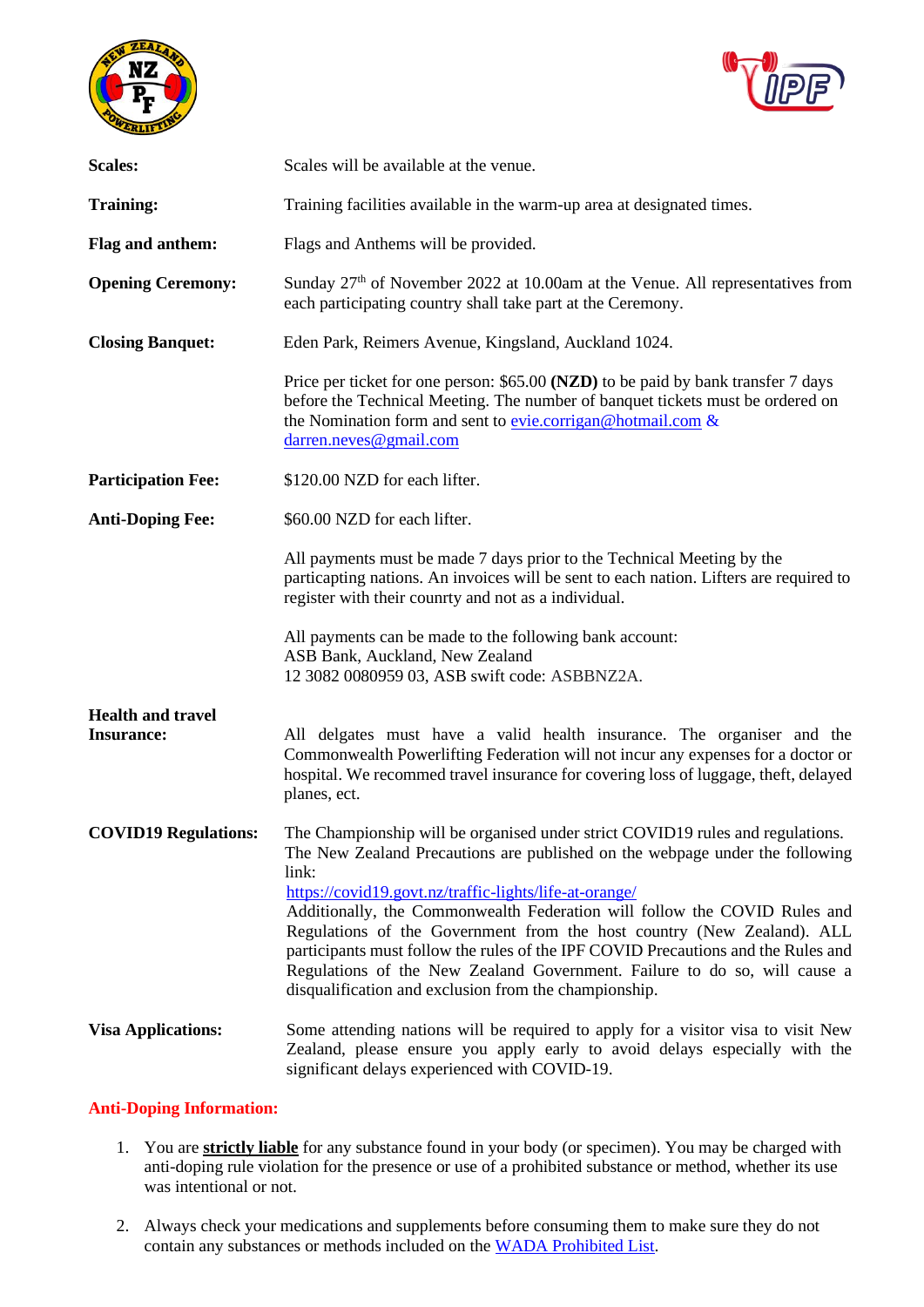



3. [Educate](https://adel.wada-ama.org/en) yourself on the risks of [taking supplements](https://www.powerlifting.sport/anti-doping/supplements) and minimize your risk.

All athletes **must** successfully complete education through the World Anti-Doping Agencies (WADA) online education platform [\(ADeL\)](https://adel.wada-ama.org/en) in order to be able to compete. You must submit your completed certificate from ADeL with your nomination for your registration to be complete uploading to the Goodlift website.

- 4. Understand and [educate](https://www.powerlifting.sport/anti-doping/education) yourself on your [rights and responsibilities](https://www.wada-ama.org/en/resources/education-and-prevention/at-a-glance-the-doping-control-process) as an athlete, including but not limited to:
	- requirements for submitting whereabouts information
	- rights and responsibilities during [sample collection](https://www.wada-ama.org/en/resources/education-and-prevention/doping-control-process-for-athletes)
	- responsibility to avoid the use of prohibited substances and methods
	- consent to the use of your information
	- obligations to follow the [IPF Anti-Doping Rules](https://www.powerlifting.sport/anti-doping/ipf-anti-doping-rules) and all consequences deriving therefrom
- 5. All athletes participating at this event are classified as an International Level Athlete.

As an International Level Athlete, if you have a medical condition for which you need to take a medication or use a therapeutic method that is prohibited under the WADA Prohibited List, apply for a Therapeutic Use Exemption (TUE) to the appropriate organization (IPF or NADO) prior to the start of its use and at least 30 days before competing.

For athletes competing in the Sub-Junior and Masters level categories, you are not required to apply for a TUE in advance of being tested. However, if you do compete in one of these categories and you are take a medication that contains a prohibited substance you will be required to apply for a TUE retroactively should you be selected for doping control at this event. For all anti-doping related questions, please contac[t ipfantidoping@cces.ca.](mailto:ipfantidoping@cces.ca)

| <b>Nominations:</b> | Team nomination forms must be in the hands of the Meet Director<br>Darren Neves and the IPF Championship Secretary<br>$d$ arren.neves@gmail.com                                                                   |
|---------------------|-------------------------------------------------------------------------------------------------------------------------------------------------------------------------------------------------------------------|
| <b>Preliminary:</b> | 27 September 2022 All nominations are to be registered on the Goodlift<br>website: https://goodlift.info/nominations.php. No final nominations will be<br>accepted if the preliminary nominations were not sent). |
| <b>Final:</b>       | 5 November 2022 (late entries will not be accepted).                                                                                                                                                              |

21 Days Before the start of the competition:  $5<sup>th</sup>$  of November 2022 is the latest date for any removal of **nominated lifters.** If a lifter has not been withdrawan 21 days prior to the Technical Meeting of the Championships, federations are bound to pay the entry fee for that lifter. Correspondence: E-Mails regarding the championship must be sent to:

Meet Director and IPF Championship Secretary Darren Neves – [Darren.neves@gmail.com](mailto:Darren.neves@gmail.com)

**Victory Ceremonies:** Will be held immediately after each lifting session. It is mandatory that each athlete wears their National Team Warm-up/Track Suit for the award presentation.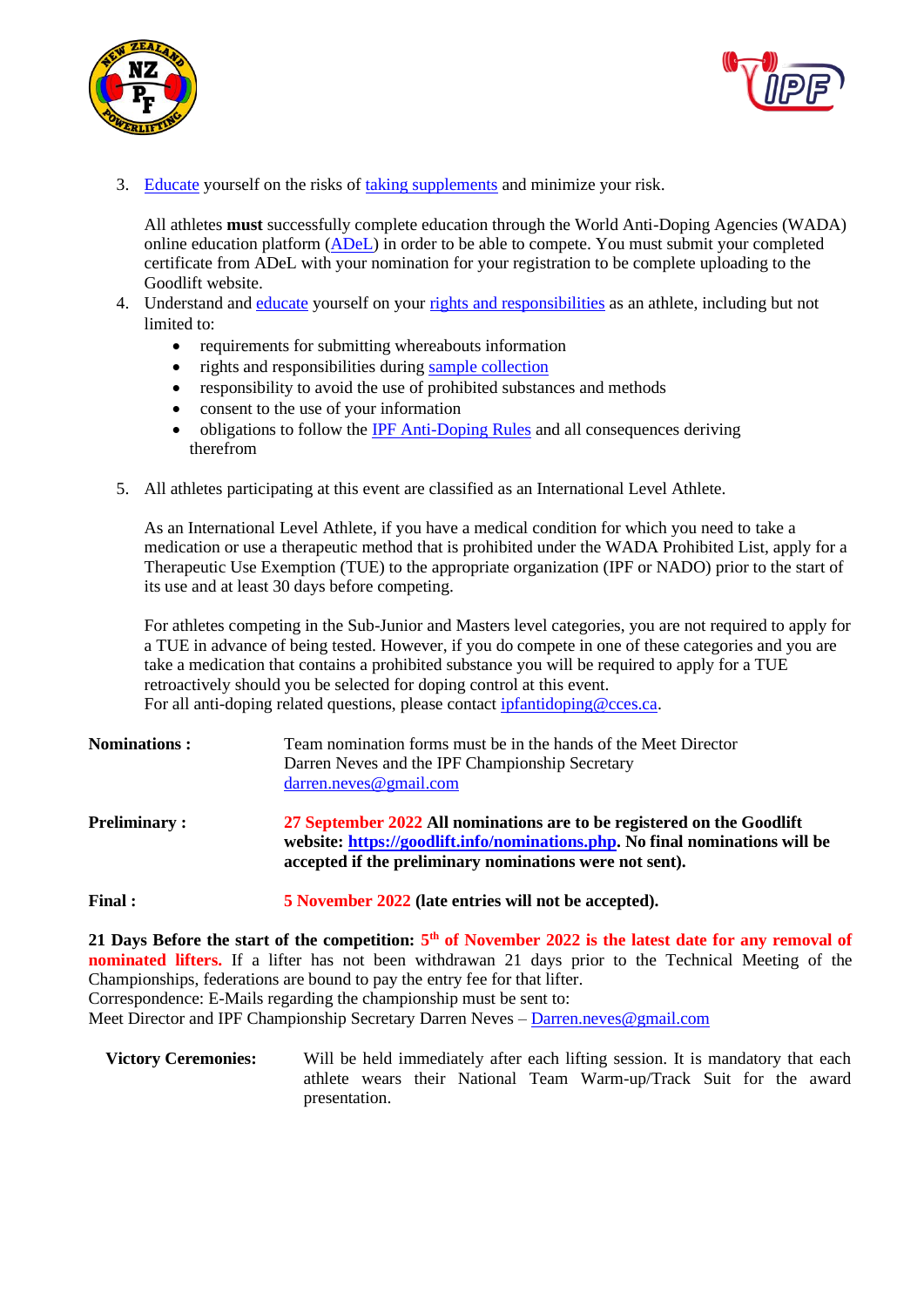



### **Provisional Timetable of Events**

### **This is a preliminary timetable which is subject to change, please ensure this is considered when booking flights.**

| Day                          | Weigh-in time                                    | <b>Classes</b>                                           |                                 | <b>Start</b> |
|------------------------------|--------------------------------------------------|----------------------------------------------------------|---------------------------------|--------------|
| Satruday, 26.11.2022         |                                                  | <b>Accreditation</b>                                     |                                 | 16:00        |
|                              |                                                  | <b>Technical Meeting</b>                                 |                                 | 18:00        |
|                              |                                                  |                                                          |                                 |              |
| Sunday, 27.11.2022           |                                                  | <b>Open Ceremony</b>                                     |                                 | 10:00        |
|                              | <b>Equipped</b><br><b>Powerlifting</b>           |                                                          |                                 |              |
|                              | $11:00 - 12:30$                                  | Women                                                    | All weight classes              | 13:00        |
|                              | $\overline{16:00} - 17:30$                       | Men                                                      | All weight classes              | 18:00        |
|                              | <b>Classic</b><br><b>Powerlifting</b>            |                                                          |                                 |              |
| Monday, 28.11.2022           | $08:00 - 09:30$                                  | Women                                                    | All Masters 47kg- 63kg          | 10:00        |
|                              | $13:00 - 14:30$                                  | Women                                                    | All Masters 69kg- 76kg          | 15:00        |
|                              | $17:00 - 18:30$                                  | <b>Women/Men</b>                                         | <b>Special Olympics Lifters</b> | 19:00        |
|                              |                                                  |                                                          |                                 |              |
| Tuesday, 29.11.2022          | $07:00 - 08:30$                                  | Men                                                      | All Masters 59kg-83kg           | 09:00        |
|                              | $11:00 - 12:30$                                  | Women                                                    | All Masters 84kg-84+kg          | 13:00        |
|                              | $16:00 - 17:30$                                  | Men                                                      | All Masters 93kg - 105kg        | 18:00        |
|                              |                                                  |                                                          |                                 |              |
| <b>Wednesday, 30.11.2022</b> | $07:00 - 08:30$                                  | Men                                                      | All Masters 120kg-120+kg        | 09:00        |
|                              | $12:00 - 13:30$                                  | Women                                                    | 43kg - 84+kg SJ, Junior         | 14:00        |
|                              | $16:00 - 17:30$                                  | Men                                                      | 59kg- 74kg SJ, Junior           | 18:00        |
|                              | Equipped/<br><b>Classic</b><br><b>Benchpress</b> |                                                          |                                 |              |
| Thursday, 01.12.2022         | $08:00 - 09:30$                                  | Classic/<br><b>Equipped Women</b><br><b>Equipped Men</b> | <b>All weight Classes</b>       | 10:00        |
|                              | $11:00 - 12:30$                                  | <b>Classic Men</b>                                       | 59kg - 83kg                     | 13:00        |
|                              | $14:00 - 15:30$                                  | <b>Classic Men</b>                                       | $93kg - 120 + kg$               | 16:00        |
|                              | <b>Classic</b><br><b>Powerlifting</b>            |                                                          |                                 |              |
| Friday 02.12.2022            | $08:00 - 09:30$                                  | Men                                                      | 59kg - 66kg Open                | 10:00        |
|                              | $11:00 - 12:30$                                  | Women                                                    | 52kg - 57kg Open                | 13:00        |
|                              | $17:00 - 18:30$                                  | Men                                                      | 74kg - 83kg Open                | 19:00        |
|                              |                                                  |                                                          |                                 |              |
| <b>Saturday 03.12.2022</b>   | $07:00 - 08:30$                                  | Women                                                    | 63kg - 69kg Open                | 09:00        |
|                              | $12:00 - 13:30$                                  | Men                                                      | 93kg - 105kg Open               | 14:00        |
|                              | 17:00 - 18:30                                    | Women                                                    | 76kg Open                       | 19:00        |
|                              |                                                  |                                                          |                                 |              |
| Sunday, 04.12.2022           | $07:00 - 08:30$                                  | Women                                                    | 84kg - +84kg Open               | 09:00        |
|                              | $12:00 - 13:30$                                  | Men                                                      | 120kg - +120kg Open             | 14:00        |
|                              |                                                  | <b>Closing Banquet</b>                                   |                                 | 19:00        |